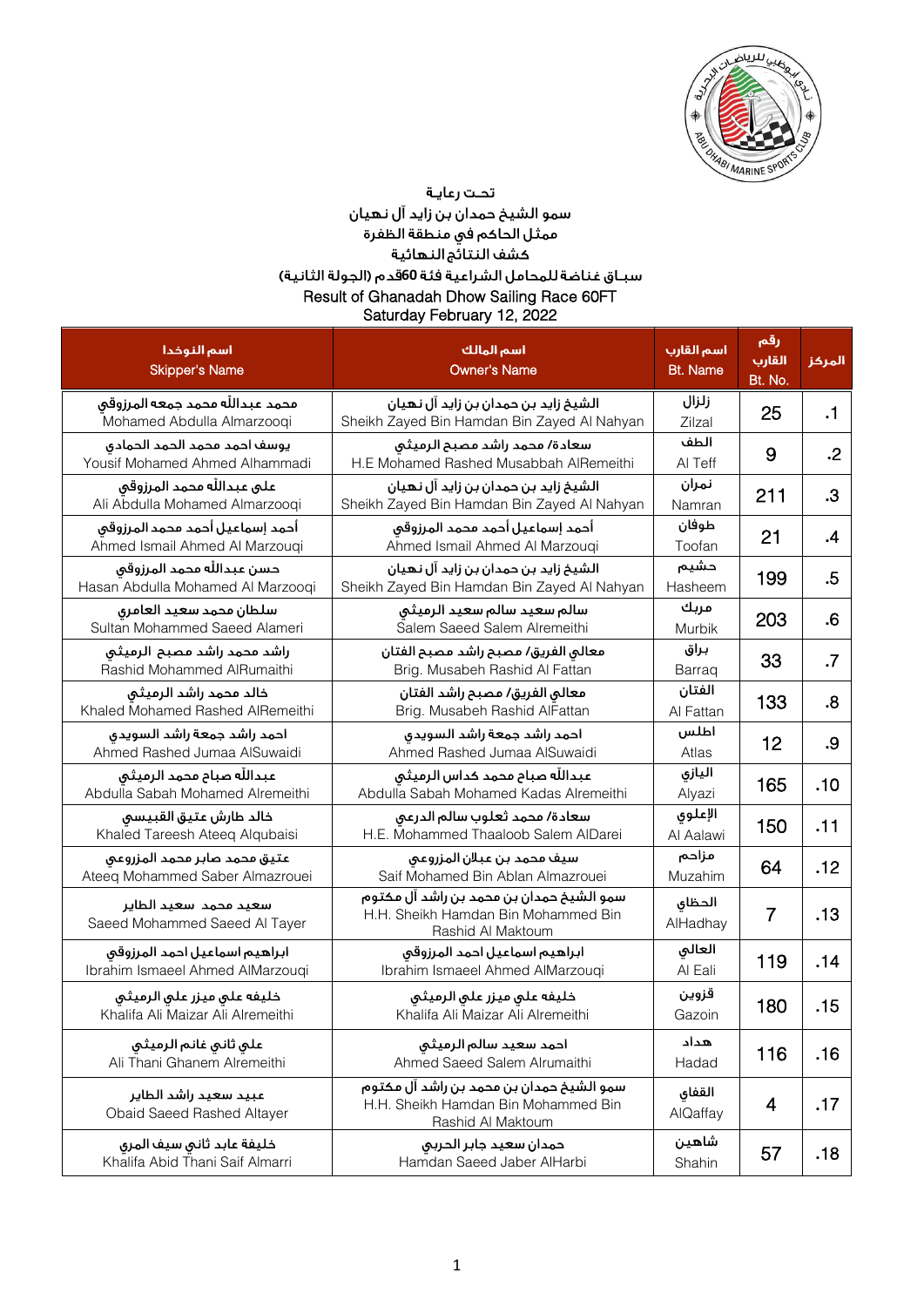

سمو الشيخ حمدان بن زايد آل نهيان<br>ممثل الحاكم في منطقة الظفرة<br>سبــاق غناضة للمشاكية النهائية<br>سبــاق غناضة للمحامل الشراعية فئة 60قدم (الجولة الثانية)

| Result of Ghanadah Dhow Sailing Race 60FT<br>Saturday February 12, 2022 |                                                                                                      |                                  |                          |        |
|-------------------------------------------------------------------------|------------------------------------------------------------------------------------------------------|----------------------------------|--------------------------|--------|
| اسم النوخدا<br><b>Skipper's Name</b>                                    | اسم المالك<br><b>Owner's Name</b>                                                                    | اسم القارب<br><b>Bt. Name</b>    | رقم<br>القارب<br>Bt. No. | المركز |
| خليفة مهير سعيد المزروعى<br>Khalifa Muhayer Saeed Almazrouei            | سمو الشيخ حمدان بن محمد بن راشد آل مكتوم<br>H.H. Sheikh Hamdan Bin Mohammed Bin<br>Rashid Al Maktoum | زيورخ<br>Zurich                  | 120                      | .19    |
| ثانى محمد ثانى الرميثى<br>Thani Mohamed Thani Alromaithi                | سمو الشيخ منصور بن زايد ال نهيان<br>H.H. Sheik Mansoor Bin Zayed Al Nahyan                           | لطام<br>Lutam                    | 50                       | .20    |
| ماجد احمد خادم راشد المهيرى<br>Majed Ahmed Khadem Rashed Almheiri       | الشيخ زايد بن حمدان بن زايد آل نهيان<br>Sheikh Zayed Bin Hamdan Bin Zayed Al Nahyan                  | مهاجر<br>Muhajer                 | 60                       | .21    |
| الحر راشد خادم راشد المهيرى<br>Al Hur Rashed Khadem AlMehairi           | الحر راشد خادم راشد المهيرى<br>Al Hur Rashed Khadem Rashed AlMehairi                                 | السرب<br>Alserb                  | 80                       | .22    |
| خلف بطى مصبح حمد المرى<br>Khalaf Buti Musabah Hamad Almarri             | سمو الشيخ حمدان بن محمد بن راشد آل مكتوم<br>H.H. Sheikh Hamdan Bin Mohammed Bin<br>Rashid Al Maktoum | الشقى<br>Alshaqi                 | 96                       | .23    |
| محمد حمد مصبح المرق<br>Mohamed Hamad Mohamed Almarri                    | سمو الشيخ حمدان بن محمد بن راشد آل مكتوم<br>H.H. Sheikh Hamdan Bin Mohammed Bin<br>Rashid Al Maktoum | الوصف<br>Al Wasf                 | 87                       | .24    |
| الحمادى جابر محمد جابر<br>Jaber Mohamed Jaber Alhammadi                 | محمد جابر عبدالله الحمادي<br>Mohamed Jaber Abdulla Alhammadi                                         | برق<br>Barg                      | 183                      | .25    |
| على طارش عتيق احمد القبيسى<br>Ali Taresh Ateeq Ahmed AlQubaisi          | على طارش عتيق احمد القبيسى<br>Ali Taresh Ateeq Ahmed AlQubaisi                                       | ورسان<br>Warsan                  | 122                      | .26    |
| محمد سهيل خلفان المهيرى<br>Mohammed Suhail Khalfan AlMuhairi            | راشد محمد راشد بن غدير<br>Rashid Mohd. Rashid Bin Ghadair                                            | التبر<br>AlTabr                  | 55                       | .27    |
| محمد راشد خليفة المرر<br>Mohamed Rashed Khalifa AlMarar                 | محمد راشد خليفة المرر<br>Mohammed Rashed Khalifa AlMarar                                             | الزير<br>ALzeer                  | 16                       | .28    |
| عادل فاروق عبدالله الحمادق<br>Adel Farooq Abdulla Alhammadi             | عادل فاروق عبدالله الحمادق<br>Adel Farooq Abdulla Alhammadi                                          | سلطان الخير<br>Sultan<br>ALkhair | 32                       | .29    |
| زايد عبدالله على غريب الحوسنى<br>Zayed Abdulla Ali Al Hosani            | احمد اسماعيل احمد المرزوقى<br>Ahmed Ismail Ahmed Al Marzouqi                                         | خزام<br>Khuzam                   | 188                      | .30    |
| سلطان سعيد محمد حارب<br>Sultan Saeed Mohamed Harib                      | سلطان سعيد محمد احمد حارب<br>Sultan Saeed Mohamed Ahmad Harib                                        | شمردل<br>Shmardal                | 15                       | .31    |
| أحمد طارش عتيق هارون القبيسى<br>Ahmed Tarish Ateeq Alqubaisi            | آحمد طارش عتيق هارون القبيسى<br>Ahmed Tarish Ateeq Alqubaisi                                         | رجام<br>Rejam                    | 18                       | .32    |
| فهد عبدالله سالم على العديدي<br>Fahad Abdulla Salem Ali Aladeedi        | إدارة امن المواصلات -دبى<br>Dubai Police-DTS                                                         | جميرا<br>Jumeira                 | 68                       | .33    |
| عبيد جمعه الاحباب الرميثى<br>Obaid Jumaa Al Habab Alremeithi            | عبيد جمعه الاحباب الرميثى<br>Obaid Jumaa Al Habab Naseeb Alremeithi                                  | الزعيم<br>Alzaeem                | 110                      | .34    |
| مروان عبداللّه محمد المرزوقي<br>Marwan Abdulla Mohamed Almarzooqi       | الشيخ زايد بن حمدان بن زايد آل نهيان<br>Sheikh Zayed Bin Hamdan Bin Zayed Al Nahyan                  | الظفرة<br>Al Dhafra              | 125                      | .35    |
| سيف على ميزر على الرميثى<br>Saif Ali Maizar Ali AlRemeithi              | سيف على ميزر علي الرميثي<br>Saif Ali Maizar Ali AlRemeithi                                           | هياف<br>Hayaf                    | 131                      | .36    |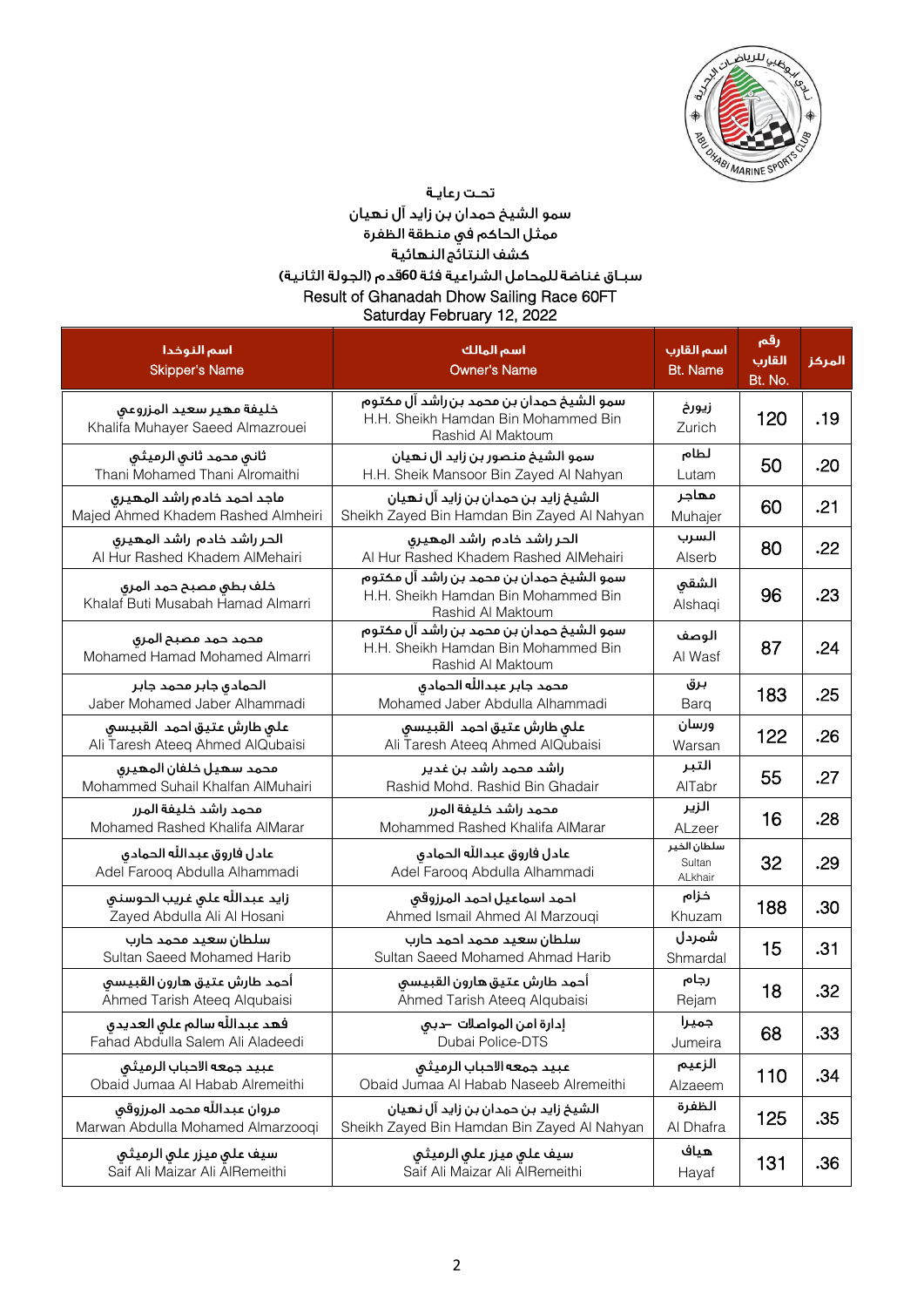

سمو الشيخ حمدان بن زايد آل نهيان ممثل الحاكم في منطقة الظفرة<br>ممثل الحاكم في منطقة الظفرة<br>كشف النتائج النهائية

# سبـاق غناضة للمحامل الشراعية فئة 60قدم (الجولة الثانية)

Result of Ghanadah Dhow Sailing Race 60FT Saturday February 12, 2022

| أسم النوخدا<br><b>Skipper's Name</b>                                       | اسم المالك<br><b>Owner's Name</b>                                                                    | اسم القارب<br><b>Bt. Name</b>   | رقم<br><u>القارب</u><br>Bt. No. | المركز |
|----------------------------------------------------------------------------|------------------------------------------------------------------------------------------------------|---------------------------------|---------------------------------|--------|
| خليفة راشد عبيد المخمرى<br>Khalifa Rashid Obaid Almakhmari                 | معالى الفريق/ مصبح راشد مصبح الفتان<br>Brig. Musabeh Rashid Al Fattan                                | مقصص<br>Muqasa                  | 73                              | .37    |
| على حسن يوسف حسن الحمادى<br>Ali Hasan Yousif Hasan Alhammadi               | على حسن يوسف حسن الحمادى<br>Ali Hasan Yousif Hasan Alhammadi                                         | دلما مارين1<br>Delma<br>Marine1 | 182                             | .38    |
| على عتيق عبيد الرميثى<br>Ali Atiq Obaid Alrumaithi                         | راشد مانع محمد الرميثى<br>Rashed Manea Mohamed Alremeithi                                            | لفان<br>Lafan                   | 109                             | .39    |
| حمد ماجد على الحر السويدى<br>Hamad Majed Ali Alhur Alsuwaidi               | حمد ماجد على الحر السويدى<br>Hamad Majed Ali Alhur Alsuwaidi                                         | الاتحاد<br>AlEtihad             | 212                             | .40    |
| خادم جمعه خادم سيف الرميثى<br>Khadem Jumaa Khadem Alremeithi               | جمعه خادم سيف الرميثى<br>Juma Khadim Saif AlRumaithi                                                 | الذيب<br>Al Theeb               | 160                             | .41    |
| سعيد خليفة ميزر خليفة المهيرى<br>Saeed Khalifa Maizar AlMheiri             | سعيد خليفة ميزر خليفة المهيرى<br>Saeed Khalifa Maizar AlMheiri                                       | العزم<br>Alazem                 | 220                             | .42    |
| خادم راشد خادم راشد المهيرى<br>Khadem Rashed Khadem AlMhairi               | خادم راشد خادم راشد المهيرى<br>Khadem Rashed Khadem AlMhairi                                         | دهيس<br>Dahees                  | 19                              | .43    |
| يعقوب يوسف جابر الحمادى<br>Yaqoub Youssef Jaber Alhammadi                  | جمعه محمد حثبور الرميثى<br>Jumaa Mohamed Hathbour Alremeithi                                         | بن حليس<br><b>Bin Halais</b>    | 107                             | .44    |
| عبدالله احمد خادم المهيرق<br>Abdulla Ahmed Khadem Almheiri                 | الشيخ زايد بن حمدان بن زايد آل نهيان<br>Sheikh Zayed Bin Hamdan Bin Zayed Al Nahyan                  | زف زاف<br>Zef zaf               | 59                              | .45    |
| منصور أحمد عبدالله سلطان الحمادق<br>Mansor Ahmed Sultan Alhammadi          | منصور أحمد عبدالله سلطان الحمادى<br>Mansor Ahmed Abdulla Sultan Alhammadi                            | النايف<br>Alnaif                | 179                             | .46    |
| المهيرى مكتوم عتيق ماجد<br>Maktoum Ateeq Majed Almheiri                    | صاحب السمو رئيس الدولة<br>H.H.The President of U.A.E.                                                | أبو الأبيض<br>Abu AlAbyed       | 61                              | .47    |
| عمر عبداللّه محمد المرزوقي<br>Omar Abdulla Mohamed Almarzooqi              | عبدالله محمد جمعه المرزوقي<br>Abdulla Mohamed Jumaa Almarzooqi                                       | العاصفة<br>Alasifa              | 99                              | .48    |
| ثاني عبدالله عبيد المهيري<br>Thani Abdulla Obaid Almheiri                  | ثانى عبدالله عبيد خلفان المهيرى<br>Thani Abdulla Obaid Khalfan Almheiri                              | ريم<br>Reem                     | 23                              | .49    |
| محمد صابر محمد المزروعى<br>Mohammed Sabir Mohamed AlMazrouei               | محمد صابر محمد المزروعى<br>Mohammed Sabir Mohammed Al Mazrouei                                       | الزاهى<br>AZahi                 | 56                              | .50    |
| إبراهيم راشد سعيد الطاير المرق<br>Ibrahim Rashid Saeed AlTayer             | إبراهيم راشد سعيد الطاير المرق<br>Ibrahim Rashid Saeed Al Tayer AlMarri                              | فزاع<br>Fazza'a                 | 11                              | .51    |
| سالم على سالم على العديدي<br>Salem Ali Salem Ali Aladidi                   | سمو الشيخ حمدان بن محمد بن راشد آل مكتوم<br>H.H. Sheikh Hamdan Bin Mohammed Bin<br>Rashid Al Maktoum | إعمار<br>Enaar                  | 89                              | .52    |
| سعادة/ محمد راشد مصبح الرميثى<br>H.E Mohamed Rashed Musabbah<br>AlRemeithi | حمد راشد محمد الرميثى<br>Hamad Rashed mohamed Alremeithi                                             | العديد<br>Al Adid               | 30                              | .53    |
| محمد أحمد جاسم الحمادى<br>Mohamad Ahmad Jassem Alhamadi                    | محمد احمد جاسم الحمادي<br>Mohamad Ahmad Jassem Alhammadi                                             | اليارح<br>Alyareh               | 222                             | .54    |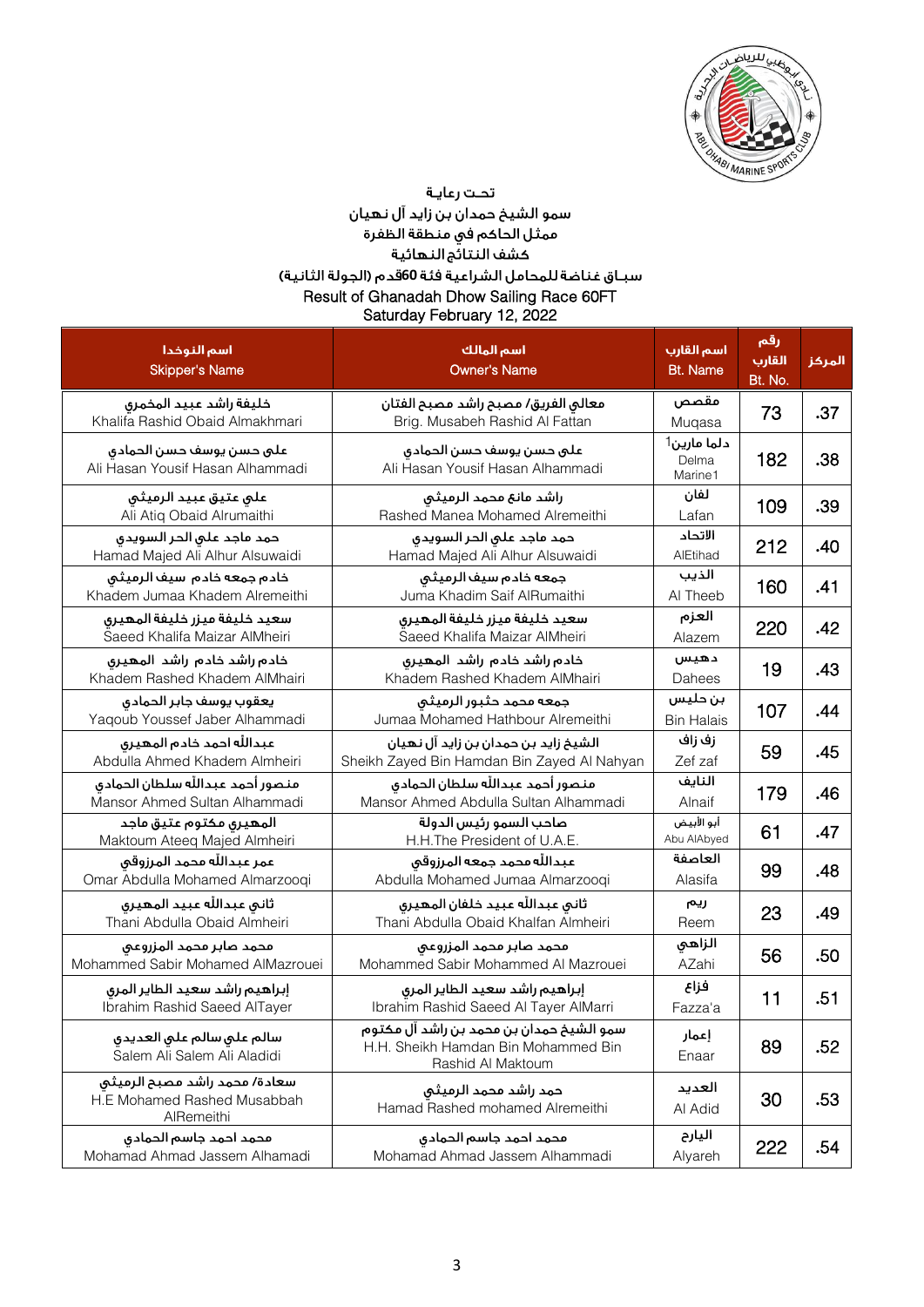

سمو الشيخ حمدان بن زايد آل نهيان ممثل الحاكم في منطقة الظفرة<br>ممثل الحاكم في منطقة الظفرة<br>كشف النتائج النهائية سبـاق غناضة للمحامل الشراعية فئة 60قدم (الجولة الثانية)

Result of Ghanadah Dhow Sailing Race 60FT Saturday February 12, 2022

| اسم النوخدا<br><b>Skipper's Name</b>                                  | اسم المالك<br><b>Owner's Name</b>                                       | اسم القارب<br><b>Bt. Name</b>    | رقم<br>القارب<br>Bt. No. | المركز |
|-----------------------------------------------------------------------|-------------------------------------------------------------------------|----------------------------------|--------------------------|--------|
| مطر راشد سعيد الطاير<br>Matar Rashed Saeed Al Tayer                   | راشد سعيد الطاير<br>Rashid Saeed Al Tayer                               | منصور<br>Mansor                  | 1                        | .55    |
| مكتوم محمد صابر المزروعى<br>Maktoum Mohamed Saber Almazrouei          | مكتوم محمد صابر المزروعى<br>Maktoum Mohamed Saber Almazrouei            | الردم<br>AlRadm                  | 269                      | .56    |
| عبدالله حثبور محمد كداس الرميثي<br>Abdulla Hathbour Kaddas Alremeithi | عبدالله حثبور محمد كداس الرميثى<br>Abdulla Hathbour Mohammed Alremeithi | الميسم 1<br>Almaysam1            | 166                      | .57    |
| محمد على يوسف محمد البشر<br>Mohamed Ali Yousif Albeshr                | محمد على يوسف محمد البشر<br>Mohamed Ali Yousif Mohamed Albeshr          | زفان<br>Zvan                     | 255                      | .58    |
| عبدالعزيز محمد عبدالعزيز الحمادى<br>Abdulaziz Mohamed AlHammadi       | محمد خلفان زعل المهيرى<br>Mohamed Khalfan Zaal AlMahairi                | فلاح<br>Falah                    | 93                       | .59    |
| عوف عبدالرحمن محمد المرزوقى<br>Awf Abdulrahman Almarzooqi             | عوف عبدالرحمن محمد المرزوقى<br>Awf Abdulrahman Mohamed Almarzooqi       | الهبوب<br>Alhubub                | 266                      | .60    |
| عادل حمد عبيد حمد المهيرق<br>Adel Hamad Obaid Almheiri                | عادل حمد عبيد حمد المهيرق<br>Adel Hamad Obaid Hamad Almheiri            | قصقوص<br>Qasqus                  | 198                      | .61    |
| محمد احمد على معيوف<br>Mohamed Ahmed Ali Mayouf                       | محمد احمد على معيوف<br>Mohamed Ahmed Ali Mayouf                         | سلمان الحزم<br>Salman<br>Alhazem | 79                       | .62    |
| صالح محمد احمد الحمادى<br>Saleh Mohamed Ahmed AlHammadi               | مبارك حمد محمد مرزوق العامرى<br>Mubarak Hamad Mohammed Marzoug Al Ameri | زلال<br>Zilal                    | 95                       | .63    |
| أحمد على محمد صيام الرميثي<br>Ahmed ali Mohamed Alremeithi            | أحمد على محمد صياح الرميثي<br>Ahmed Ali Mohamed Sayah Alremeithi        | معزز<br>Mazaz                    | 151                      | .64    |
| فيصل سرور مسعود سرور<br>Faisal Surour Masood Surour                   | فيصل سرور مسعود سرور الياسى<br>Faisal Surour Masood Surour Alyassi      | شرجاوى<br>Sharjawi               | 42                       | .65    |
| عبيد خميس عبيد الرميثى<br>Obaid Khamees Obaid AlRomaithi              | خميس عبيد ثانى الرميثى<br>Khamees Obaid Thani AlRomaithi                | رعد الشمال<br>Raed<br>Al Shamal  | 74                       | .66    |
| محمد إبراهم راشد سعيد الطاير<br>Mohamed Ibrahim Rashed Al Tayer       | محمد إبراهم راشد سعيد الطاير<br>Mohammed Ibrahim Rashed Al Tayer        | ازعاج<br>Ezaaj                   | 29                       | .67    |
| سعيد محمد سعيد البهلولي<br>Saeed Mohamed Saeed Albahlouli             | سعيد محمد سعيد البهلولي<br>Saeed Mohammed Saeed Albahlouli              | دلما مارين<br>Delma<br>Marine    | 88                       | .68    |
| بلال النوبى سعيد<br>Belal Al Noobi Saeed                              | بلال النوبى سعيد<br>Belal Al Noobi Saeed                                | عقاب<br>Aqab                     | 36                       | .69    |
| نواف احمد محمد الشحى<br>Nawwaf Ahmed Mohammed Alshehhi                | نواف احمد محمد الشحى<br>Nawwaf Ahmed Mohammed Alshehhi                  | مشهور<br>Mashhor                 | 178                      | .70    |
| أحمد النوبي سعيد<br>Ahmed Alnoobi Saeed                               | أحمد النوبي سعيد<br>Ahmed Alnoobi Saeed                                 | الامواج<br>Alamwaj               | 137                      | .71    |
| يوسف محمد عبد العزيز الحمادى<br>Yousif Mohammed Abdulaziz AlHamadi    | محمد عبد العزيز الحمادى<br>Mohammed Abdulaziz AlHamadi                  | الداعى<br>Al Da'ee               | 24                       | .72    |